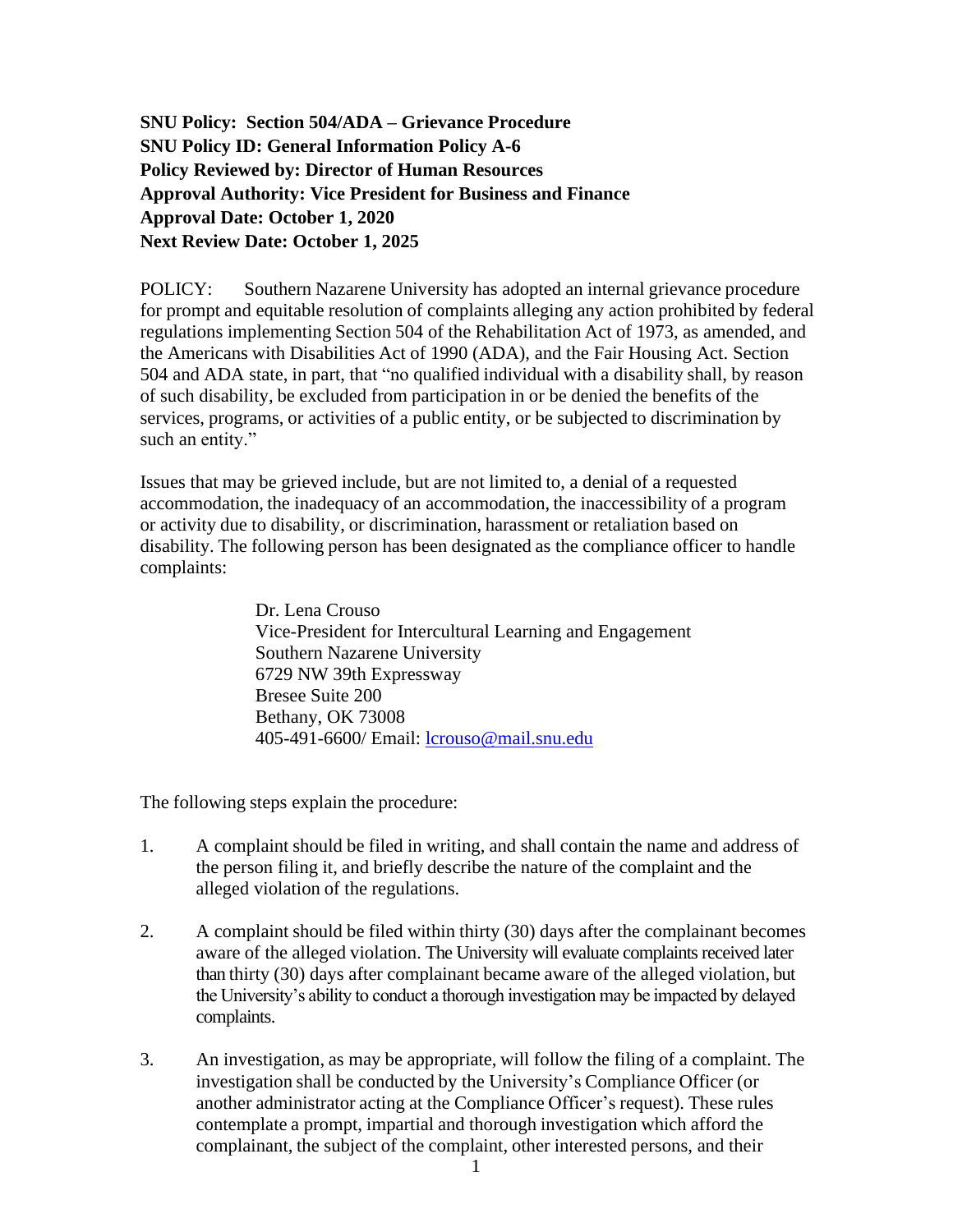representatives, if any, an opportunity to submit documents and information relevant to the consideration of and resolution of the complaint.

- 4. An investigation will generally include the following steps:
	- a. Review the grievance report from the student or employee.
	- b. Gather any additional information from the student or employee that is needed.
	- c. Gather a response and any additional information from the accused and any necessary witnesses.
	- d. Document and assess the finding of facts, including those agreed upon and those that are disputed.
	- e. Attempt a resolution of the grievance between the student or employee and the individual, if appropriate.
	- f. Determine final decision regarding the complaint.
- 5. If a determination is made that prohibited discrimination, harassment or retaliation has occurred, appropriate corrective and remedial actions will be taken by the University
- 6. A written notice of the Compliance Officer's determination as to the validity of the complaint and a description of the resolution or remedial measures, if any, shall be issued by the University's Compliance Officer or another University office acting at the Compliance Officer's request and a copy forwarded to the complainant no later than fifteen (15) working days after receipt of the complaint.
- 7. The University's Compliance Officer shall maintain the files and records of the University relating to complaints filed.
- 8. The complainant can request reconsideration of the resolution if dissatisfied with the resolution. Requests for reconsideration should be made within seven (7) days to the appropriate senior officer – the Vice President for Intercultural Learning and Engagement where a faculty member is the accused, the Vice President for Financial Affairs where a staff member is the accused, or the Vice President for Student Development where a student is the accused.
- 9. The senior officer shall conduct a review to determine if:
	- a. The complaint alleges facts which, if true, would demonstrate a violation of an anti-discrimination statute or rule;
	- b. The investigation was conducted in accordance with the grievance procedures;
	- c. All relevant witnesses were interviewed and their testimony was recorded; and
	- d. The conclusions of the Compliance Officer or his or her designee are supported by the evidence.

If the senior officer finds that the initial investigation was not conducted properly, he or she must assign the case to a new investigating administrator within 15